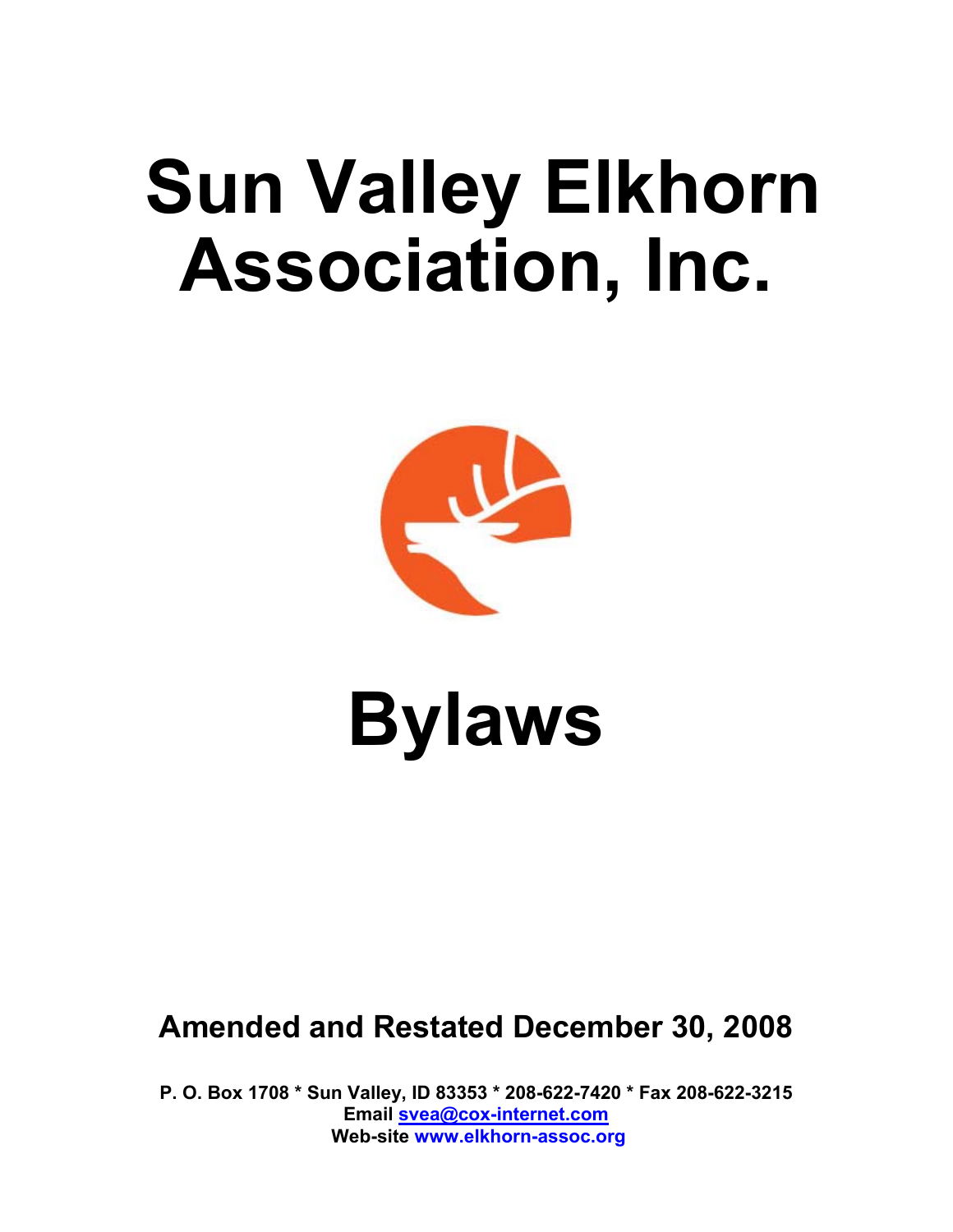# **AMENDED AND RESTATED BYLAWS OF SUN VALLEY ELKHORN ASSOCIATION, INC.**

#### **ARTICLE I FORMATION OF THE ASSOCIATION**

Section 1. Formation.

On June 19, 1972, the Association was organized as an Idaho nonprofit corporation by executing and delivering the Articles of Incorporation to the Idaho Secretary of State in accordance with and pursuant to the Act.

Section 2. Registered Office.

The registered office of the Sun Valley Elkhorn Association, Inc. (the "**Association**") required by the Idaho Nonprofit Corporation Act ("**Act**") to be continuously maintained in the state of Idaho may, but need not, be the same as any of its principal places of business in the state of Idaho. In any case, the Association's registered office shall be the business office of the registered agent required by the Act to be continuously maintained in the state of Idaho. The address of the registered office may be changed from time to time by the Board of Directors or the President of the Association by delivering a statement to the Idaho Secretary of State containing the information required by the Act or by indicating such change in the annual report required by the Act to be filed with the Secretary of State.

Section 3. Principal Office; Other Offices.

The principal office of the Association shall be The Harker Center, 1 Harker Lane, Sun Valley, Idaho. The Association may also have and maintain an office or principal place of business in Idaho, or at such other place as may be fixed by the Board of Directors, and may also have offices at such other places, both within and without the state of Idaho, as the Board of Directors may from time to time determine or the business of the Association may require.

Section 4. Corporate Seal.

The Association may have a corporate seal, which may be altered at will by the Board of Directors. The seal may be used by causing it or a facsimile thereof to be impressed or affixed or in any other manner reproduced.

Section 5. Declaration.

The "Declaration" shall mean, collectively, the Master Declaration of Covenants, Conditions and Restrictions of Elkhorn At Sun Valley recorded in the records of Blaine County, Idaho on March 24, 1972 as Instrument No. 14929 and any amendments or supplements recorded or to be recorded pursuant thereto, and applicable to the property located in the County of Blaine, State of Idaho, legally described as set forth in Exhibit "A" to the Declaration.

Section 6. Other Definitions.

Each and every definition set forth in ARTICLE I of the Declaration shall have the same meaning herein as therein, and each and every such definition is incorporated by reference herein and made a part hereof.

# **ARTICLE II MEMBERSHIP; VOTING RIGHTS**

The qualification for membership, the classes of membership and the voting rights of Members shall be as set forth in ARTICLE VI of the Declaration, all of which are hereby incorporated by reference herein as if set forth in full.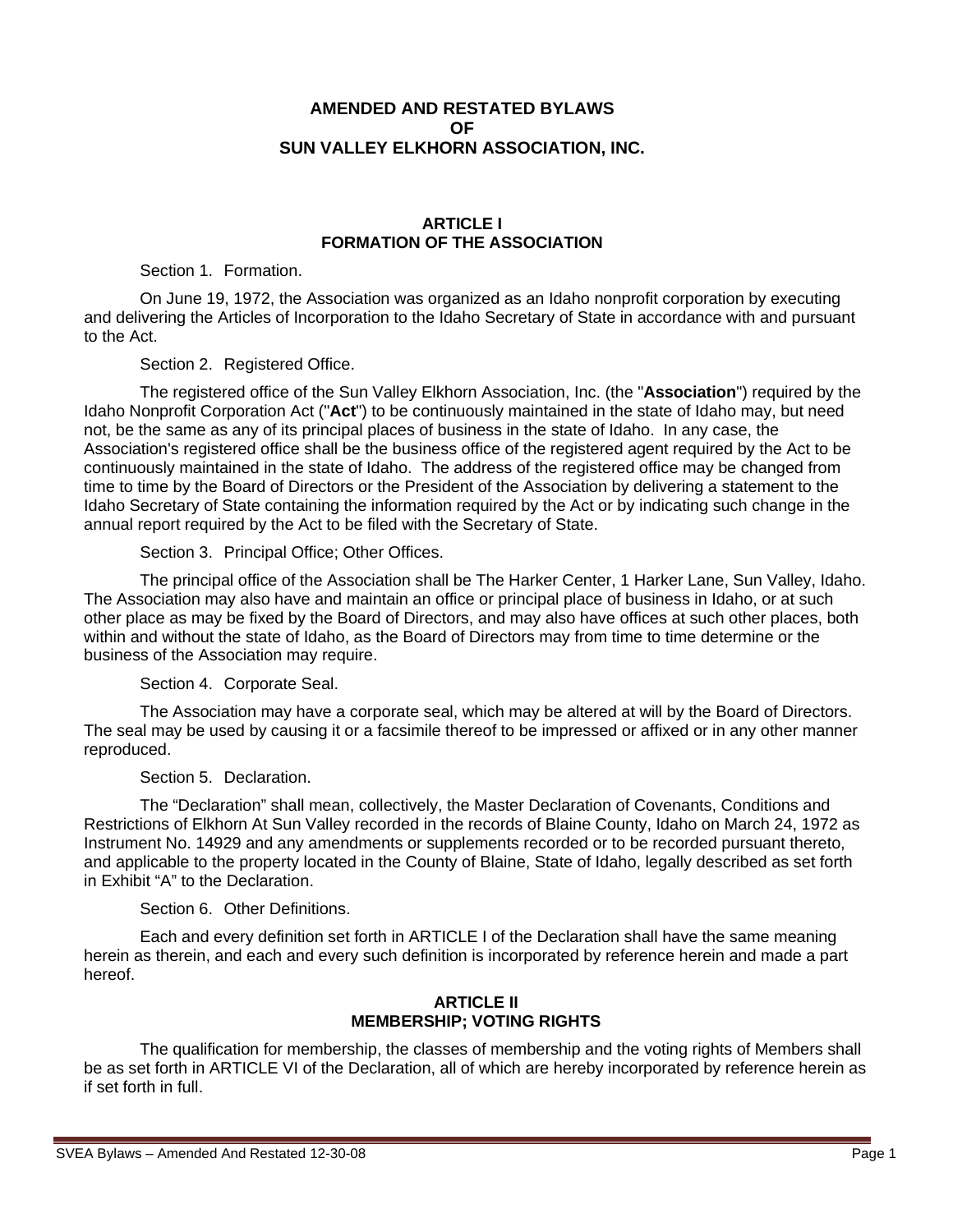### **ARTICLE III VOTING**

1. The corporation shall not issue any capital stock, but shall issue membership certificates to each Member hereof, including Grantor, under the terms and conditions hereinafter set forth. Each Owner (including Grantor) of a Lot or Condominium, by virtue of being such an Owner and for so long as he is such an Owner shall be deemed a Member of the Master Association. The Master Association membership of each Owner (including Grantor) shall be appurtenant to said Lot or Condominium and shall not be transferred, pledged or alienated in any way except upon the transfer of title to said Lot or Condominium, and then only to the transferee of title to said Lot or Condominium. Any attempt to make a prohibited transfer shall be void. Any transfer of title to said Lot or Condominium shall operate automatically to transfer said membership to the new Owner thereof.

In the event of dispute as to membership the ownership of such Lot and/or Condominium as shown in the public records of the County of Blaine, State of Idaho shall be determinative.

The names, names or entity under which membership appears on the books and records of the corporation shall be maintained until such time as satisfactory evidence of a change in membership is presented to the Secretary.

Members of the Master Association may vote either in person or by proxy provided that all proxies shall be in writing, signed by the Members and filed with the Secretary twenty-four (24) hours before the time appointed and scheduled for the meeting at which such vote shall be taken.

The members shall be permitted to enter into voting agreements containing such terms, provisions and for such duration as they may in their judgment deem necessary or convenient to accomplish and achieve the purposes and objectives of the Master Association.

#### 2. VOTING.

A. Number of Votes. The Master Association shall have two classes of voting membership:

Class A. Class Members shall originally be all Owners with the exception of Grantor, and shall be entitled to one vote for each Lot and/or Condominium Owned. Grantor shall become a Class A member with regard to Lots or Condominiums owned by Grantor in a particular Tract or Condominium Project upon the conversion of Grantor's Class B membership to Class A membership with regard to that Tract or Condominium Project as provided herein below. The Owner of each Lot or Condominium in Elkhorn may, by notice to the Association, designate a person (who need not be an Owner) to exercise the vote for such Lot or Condominium. Said designation shall be revocable at any time by notice to the Association by the Owner. Such powers of designation and revocation may be exercised by the guardian of an Owners' estate or by his conservator, or in the case of a minor having no guardian, by the parent entitled to his custody, or during the administration of an Owners' estate by his executor or administrator where the latter's interest in said property is subject to administration in his estate.

Class B. The Class B member shall be Grantor. Upon the first sale of a Lot or Condominium to an owner in each Tract or Condominium Project, Grantor shall thereupon be entitled to three (3) votes for each Lot in that Tract or each Condominium in that Condominium Project owned by Grantor. As to each Tract and Condominium Project, the Class B membership shall cease as to that Tract or Condominium Project and be converted to Class A membership on the happening of any of the following events, whichever occurs earlier:

> (1) When the total votes outstanding in the Class A membership for that tract or Condominium Project equal the total votes outstanding in the Class B membership for that Tract or Condominium Project, or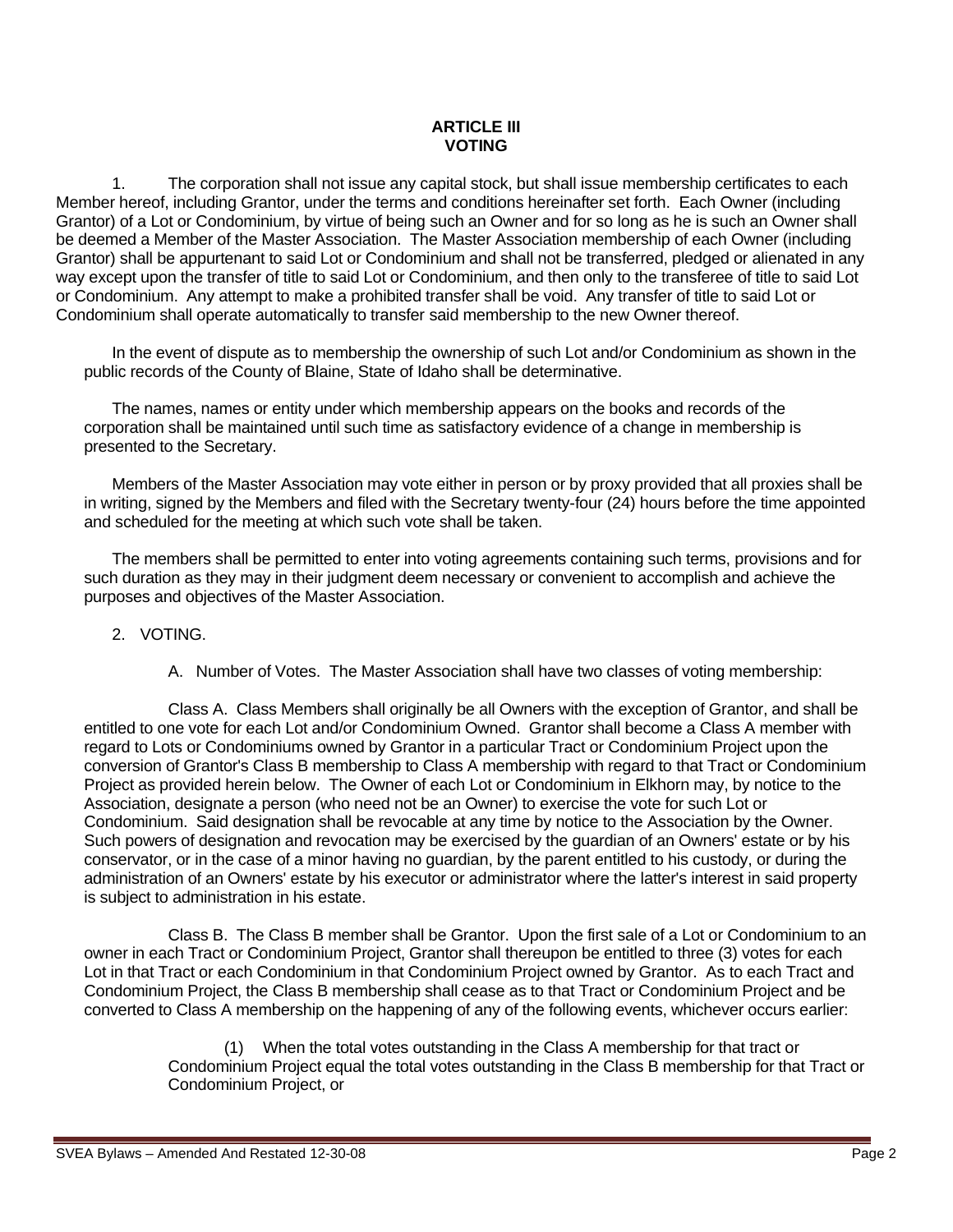(2) Two years from the date of the issuance of the most recent Public Report by the California Commissioner of Real Estate for a tract or Condominium Project within Elkhorn (but only if such a Public Report has ever been issued, otherwise this sub-paragraph (2) shall not apply), or

(3) Five (5) years from the first sale to an Owner of a Lot or Condominium in that Tract or Condominium Project to an Owner.

B. Joint Owner Disputes. The vote for each such Lot or Condominium shall, if at all, be cast as a unit, and fractional votes shall not be allowed. In the event that joint Owners are unable to agree among themselves as to how their vote or votes shall be cast, they shall lose their right to vote on the matter in question. If any Owner casts a vote representing a certain Lot or Condominium, it will thereafter be conclusively presumed for all purposes that he or they were acting with the authority and consent of all other Owners of the same Lot or Condominium.

 C. Meetings of Owners. There shall be a meeting of the Owners on the 30th day of December of each year at 4:00 o'clock P.M. at Elkhorn, or at such other reasonable place or time (not more than thirty (30) days before or after such date) as may be designated by notice of the Board given to the Owners not less than seven (7) nor more than sixty (60) days prior to the date fixed for said meeting. A special meeting of the Owners may be called at any reasonable time and place by special meeting of the Owners may be called at any reasonable time and place by notice of the Board or by the Owners having one-fifth (1/5) of the total votes and delivered to all other Owners not less than fifteen (15) days prior to the date fixed for said meeting. The presence at any meeting, in person or by proxy, of the Owners entitled to vote at least a majority of the total votes shall constitute a quorum. If any meeting cannot be held because a quorum is not present, the Owners present, either in person or by proxy, may, as otherwise provided by law, adjourn the meeting to a time not less than forty-eight (48) hours no more than thirty (30) days from the time the original meeting was called, at which meeting the quorum requirement shall be the Owners entitled to vote at least twenty-five percent (25%) of the total votes. The president of the Association (or the vice president in his absence) shall act as chairman of all meetings of the Owners and the secretary of the Association (or an assistant secretary thereof in his absence) shall act as secretary of all such meetings. Except as otherwise provided herein, any action may be taken at any meeting of the Owners upon the affirmative vote of the Owners having a majority of the total votes present at such meeting in person or by proxy; provided, however, that the members of the Board shall be elected by cumulative voting as provided in Section 6.03D. At each annual meeting, the Board shall present a written statement of the Elkhorn Maintenance Fund, itemizing receipts and disbursements for the preceding calendar year and the allocation thereof to each Owner. Within ten (10) days after the date set for each annual meeting, the assessment statement shall be delivered to the Owners not present at said meeting.

D. Cumulative Voting. In any election of the members of the Board, every Owner (including Grantor) entitled to vote at such an election shall have the right to cumulate his votes and give one candidate, or divide among any number of the candidates, a number of votes equal to the number of votes to which that Owner is entitled in voting upon other matters multiplied by the number of directors to be elected. The candidates receiving the highest number of votes, up to the number of the Board members to be elected, shall be deemed elected.

E. Transfer of Voting Right. The right to vote may not be severed or separated from the ownership of the Lot or Condominium to which it is appurtenant, except that any Owner may give a revocable proxy, or may assign his right to vote to a lessee or Beneficiary of the Lot or Condominium concerned, for the term of the lease or Deed of Trust, and any sale, transfer or conveyance of such Lot or Condominium to a new Owner or Owners shall operate automatically to transfer the appurtenant vote to the new Owner, subject to any assignment of the right to vote to a Lessee or Beneficiary as provided herein.

F. Removal of Directors. Any Director may be removed from office by a vote of a majority of the members entitled to vote at an election of directors; provided, however, that unless the entire Board is removed, an individual director shall not be removed if the number of votes cast against his removal exceeds the quotient arrived at when the total number of votes cast is divided by one plus the authorized number of directors. If any or all directors are so removed, new directors may be elected at the same meeting.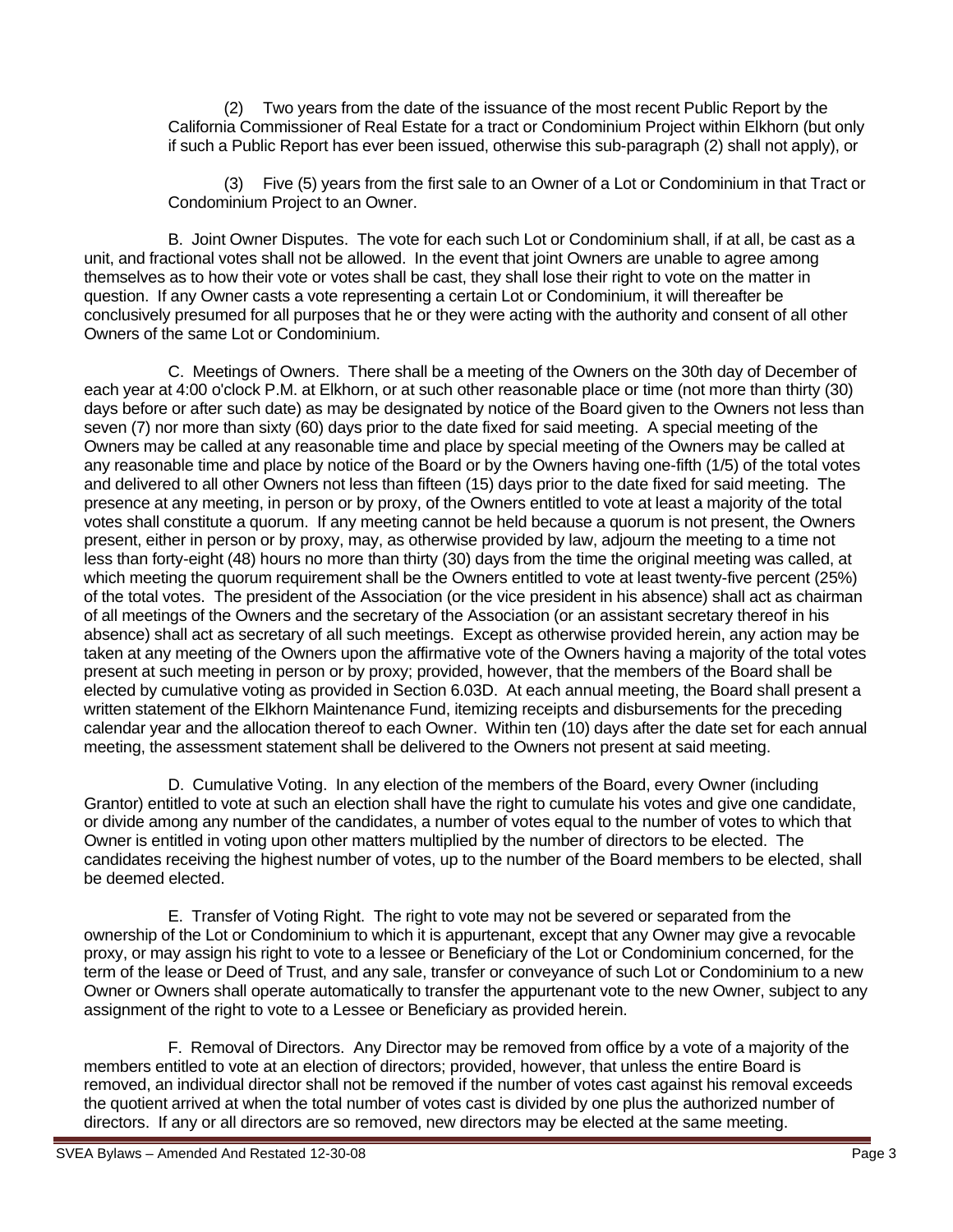#### **ARTICLE IV MEMBERS' MEETINGS**

Section 1. Time, Place and Notice of Meetings.

The time, place and notice of annual and special meetings of Members, and the requirements for notice thereof, shall be as set forth in Section 2C of ARTICLE III of these bylaws. If no place is designated by the Board of Directors or if a special meeting be called otherwise than by or at the direction of the Board of Directors, the place of meeting shall be the principal office of the Association.

### Section 2. Waiver of Notice.

Notice of any meeting of Members may be waived in writing, signed by the person entitled to notice thereof and delivered to the Association for inclusion in the corporate minutes or filing with the corporate records, either before or after the date and time stated in the notice. A Member's attendance at a meeting waives objection to lack of notice or defective notice of the meeting unless the Member at the beginning of the meeting objects to holding the meeting or transacting business at the meeting, and further waives objection to consideration of a particular matter at the meeting that is not within the purpose or purposes described in the meeting notice unless the Member objects to considering the matter when it is presented. Any Member so waiving notice of such meeting shall be bound by the proceedings of any such meeting in all respects as if due notice hereof had been given.

Section 3. Adjournment and Notice of Adjourned Meetings.

Any meeting of Members at which a quorum is present, whether annual or special, may be adjourned from time to time by the vote of a majority of the votes entitled to be cast at the meeting not less than forty-eight (48) hours nor more than thirty (30) days from the time the original meeting was called. If an annual or special Members' meeting is adjourned to a different date, time or place, notice need not be given of the new date, time or place if the new date, time or place is announced at the meeting before adjournment. If a new record date for the adjourned meeting is or must be fixed, however, notice of the adjourned meeting must be given under this Section to persons who are Members as of the new record date. At the adjourned meeting the Association may transact any business which might have been transacted at the original meeting provided that the quorum requirement at the adjourned meeting shall be at least twenty-five percent (25%) of the votes entitled to be cast in person or by proxy.

# Section 4. Proxies.

A Member may appoint a proxy to vote or otherwise act for the member by signing an appointment form or by an electronic transmission, either personally or by the member's attorney-in-fact. The electronic transmission must contain or be accompanied by information from which one can reasonably verify that the Member, the Member's agent, or the Member's attorney-in-fact authorized the transmission. An appointment of proxy is effective upon receipt, when filed with the Secretary twenty-four (24) hours before the time of the meeting. No proxy shall be valid after eleven (11) months from the date of its execution, unless otherwise provided in the appointment form, but in no event can a proxy be valid for more than three (3) years. An appointment of a proxy is revocable in accordance with the provisions of the Act. The death or incapacity of the Member appointing a proxy does not affect the right of the Association to accept the proxy's authority unless notice of the death or incapacity is received by the inspector of election or the officer or agent of the Association authorized to tabulate votes before the proxy exercises the proxy's authority under the appointment. Subject to the acceptance of votes and to any express limitation on the proxy's authority stated in the appointment form or electronic transmission, the Association is entitled to accept the proxy's vote or other action as that of the Member making the appointment. Proxy voting shall not be permitted when Member votes are solicited by written ballot to be cast without a meeting.

# Section 5. Voting Rights.

Except as otherwise provided by law, only persons in whose names Membership appears on the records of the Association on the record date, shall be entitled to vote on any matter. Unless the Articles of Incorporation provide otherwise, each Member is entitled to one (1) vote on each matter voted on at a Members' meeting. If a quorum exists, action on a matter, other than the election of directors, is approved if the votes cast favoring the action exceed the votes cast opposing the action, unless the Articles of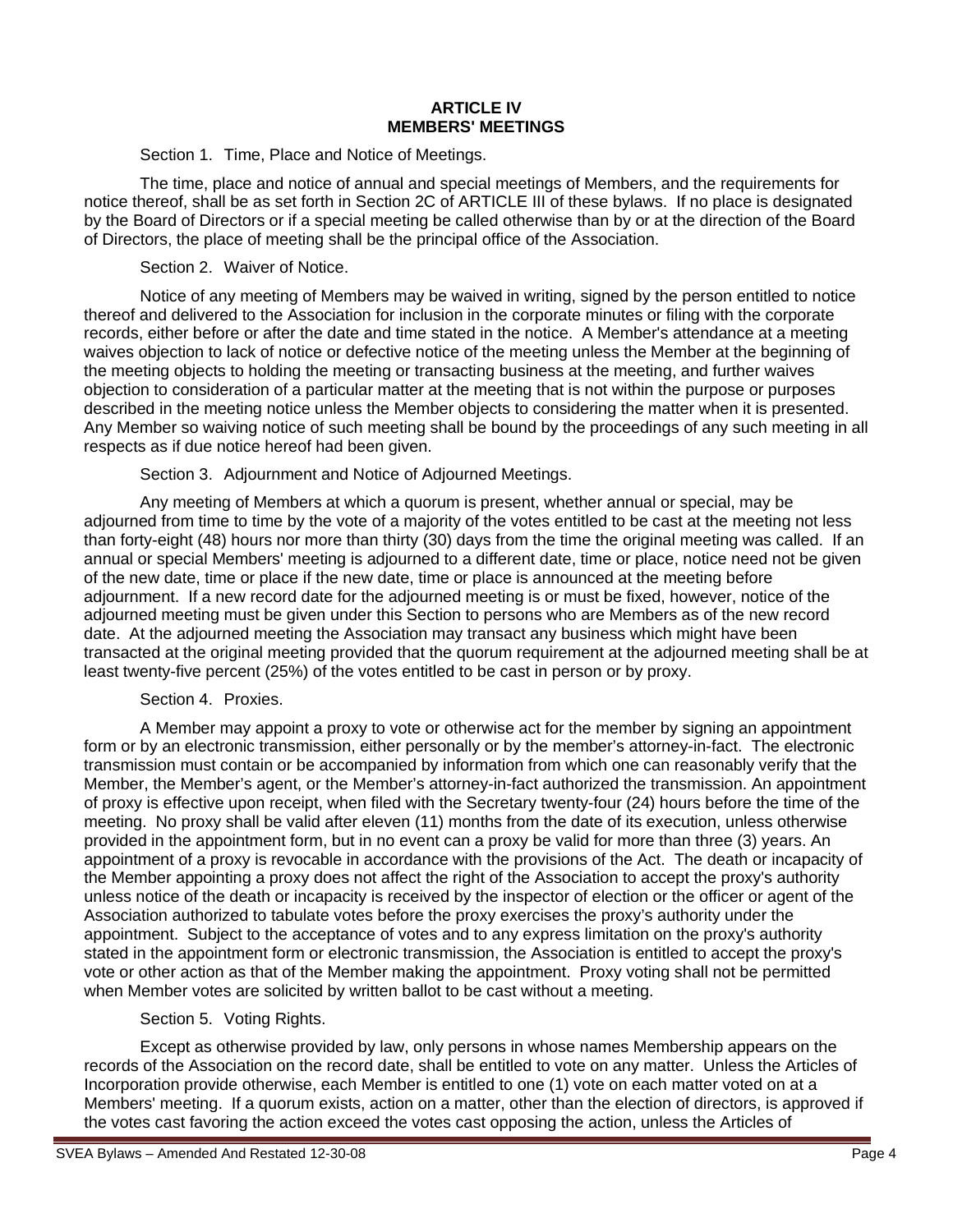Incorporation or the Act require a greater number of affirmative votes. In any election of the Members of the Board, every Member entitled to vote at such election shall have the right to cumulate his votes and give one candidate, or divide among any number of candidates, a number of votes equal to the number of votes to which that Member is entitled in voting upon other matters multiplied by the number of directors to be elected.

Section 6. Association's Acceptance of Votes.

(a) If the name signed on a vote, consent, waiver, or proxy appointment corresponds to the name of a Member, the Association if acting in good faith is entitled to accept the vote, consent, waiver, or proxy appointment and give it effect as the act of the Member.

(b) If the name signed on a vote, consent, waiver, or proxy appointment does not correspond to the name of its Member, the Association if acting in good faith is nevertheless entitled to accept the vote, consent, waiver, or proxy appointment and give it effect as the act of the Member if:

(i) The Member is an entity and the name signed purports to be that of an officer, partner, manager, trustee, or agent of the entity;

The name signed purports to be that of an administrator, executor, guardian, or conservator representing the Member and, if the Association requests, evidence of fiduciary status acceptable to the Association has been presented with respect to the vote, consent, waiver, or proxy appointment;

(iii) The name signed purports to be that of a receiver or trustee in bankruptcy of the Member and, if the Association requests, evidence of this status acceptable to the Association has been presented with respect to the vote, consent, waiver, or proxy appointment;

(iv) The name signed purports to be that of a pledgee, beneficial owner, or attorney-in-fact of the Member and, if the Association requests, evidence acceptable to the Association of the signatory's authority to sign for the Member has been presented with respect to the vote, consent, waiver, or proxy appointment;

(v) Two or more persons are the Member as co-tenants or fiduciaries and the name signed purports to be the name of at least one of the co-owners.

(c) The Association is entitled to reject a vote, consent, waiver, or proxy appointment if the inspector of election or the officer or agent of the Association authorized to tabulate votes, acting in good faith, has reasonable basis for doubt about the validity of the signature on it or about the signatory's authority to sign for the Member.

Section 7. List of Members.

After fixing a record date for a meeting, the Association shall prepare an alphabetical list of the names of all its Members who are entitled to notice of such meeting. The list must show the address and the number of votes each Member is entitled to. The Members' list must be available for inspection by any Member, beginning two (2) business days after notice of the meeting is given and continuing through the meeting, at the Association's principal office or at a place identified in the meeting notice in the city where the meeting will be held. A Member, a Member's agent, or attorney is entitled on written demand to inspect and, subject to the requirements of the Act, to copy the list, during regular business hours and at the Member's expense, during the period it is available for inspection. The Association shall make the Members' list available at the meeting; and any member, member's agent, or attorney is entitled to inspect the list at any time during the meeting or any adjournment. Refusal or failure to prepare or make available the Members' list does not affect the validity of any action taken at the meeting.

Section 8. Conduct of Meeting.

At every meeting of Members, the Chairman, or, if a Chairman has not been appointed or is absent, the President or, if the President is absent, the most senior executive officer present, or in the absence of any such officer, a chairman of the meeting chosen by a majority in interest of the Members entitled to vote, present in person or by proxy, shall act as chairman. The Secretary shall act as secretary of the meeting.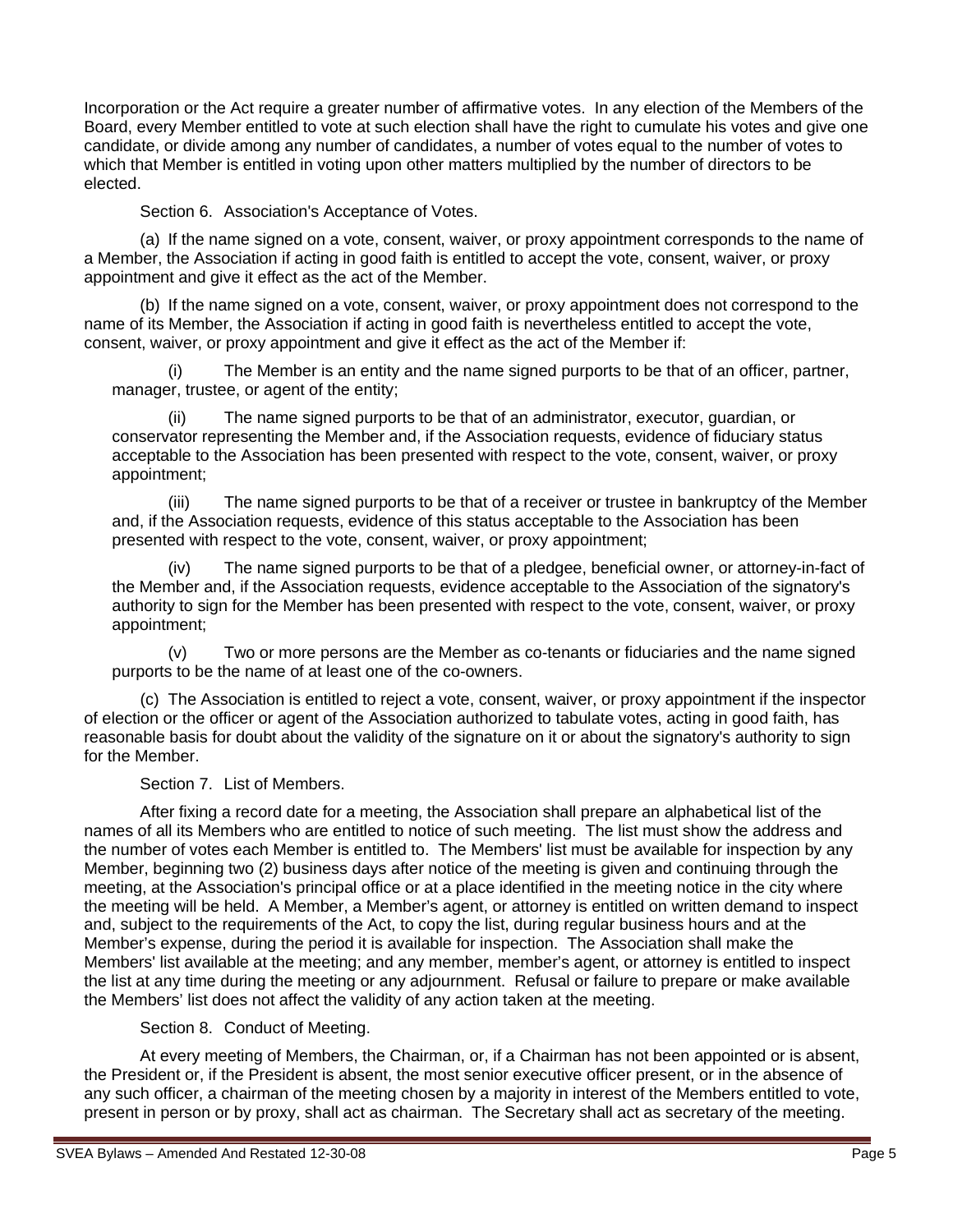The order of business shall be as determined by the Board. The meeting shall employ parliamentary procedure, as determined and adopted by the Board.

Section 9. Action without Meeting.

Action required or permitted by the Act to be taken at a Members' meeting may be taken without a meeting if the action is taken by more than fifty percent (50%) of the Members entitled to vote on the action. No written consent shall be effective to take the corporate action unless, within sixty (60) days of the earliest date appearing on a consent delivered to the Association in the manner required by Section 30-3-49, Idaho Code, written consents signed by more than fifty percent (50%) of the Members entitled to vote on the action are received by the Association. The action must be evidenced by one (1) or more written consents bearing the date of signature and describing the action taken, signed by more than fifty percent (50%) of Members entitled to vote on the action, and delivered to the Association for inclusion in the minutes or filing with the corporate records. A consent signed under this Section has the effect of a meeting vote and may be described as such in any document.

Section 10.Nomination of Directors.

Nominations of persons for election to the Board of Directors of this Association at the annual meeting of Members may be made at such meeting by or at the direction of the Board of Directors, or by any nominating committee or person appointed by the Board of Directors. At such election, the Members, or their proxies, may cast, in respect to each vacancy, as many votes as they are entitled to cast under the provisions of these Bylaws. The candidates receiving the highest number of votes shall be deemed elected.

# **ARTICLE V DIRECTORS**

Section 1. Powers.

All corporate powers shall be exercised by or under the authority, and the business and affairs of the Association shall be managed by or under the direction, of the Board of Directors, subject to any limitations set forth in the Articles of Incorporation or any agreement authorized under the Act.

Section 2. Variable Range-Size Board; Qualifications.

The authorized number of directors of the Association may range between three (3) and nine (9), and the number of directors may be increased or decreased from time to time by amendment to or in the manner provided by law or in these Bylaws by the Board of Directors or the Members. No decrease in the number of directors constituting the Board of Directors shall shorten the term of any incumbent director. A director need not be a resident of the state of Idaho or a Member of the Association unless so required by the Articles of Incorporation. If for any cause the directors shall not have been elected at an annual meeting, they may be elected as soon thereafter as convenient at a special meeting of the Members called for that purpose in the manner provided by law or in these Bylaws.

Section 3. Term.

Directors' terms shall be staggered. Directors are elected at each annual meeting of the Members, and shall serve a term of three (3) years. Despite the expiration of the director's term, a director shall continue to serve until the director's successor is duly elected and qualified, or until there is a decrease in the number of directors, or until the director's earlier death, resignation or removal. No director shall be elected for more than two (2) consecutive three year terms. A director who has served two (2) consecutive three year terms may be reelected after remaining off the Board of Directors for a one (1) year period of time.

Section 4. Resignation.

A director may resign at any time by delivering written notice to the Board of Directors, its chairman, or the Association. A resignation is effective when the notice is delivered unless the notice specifies a later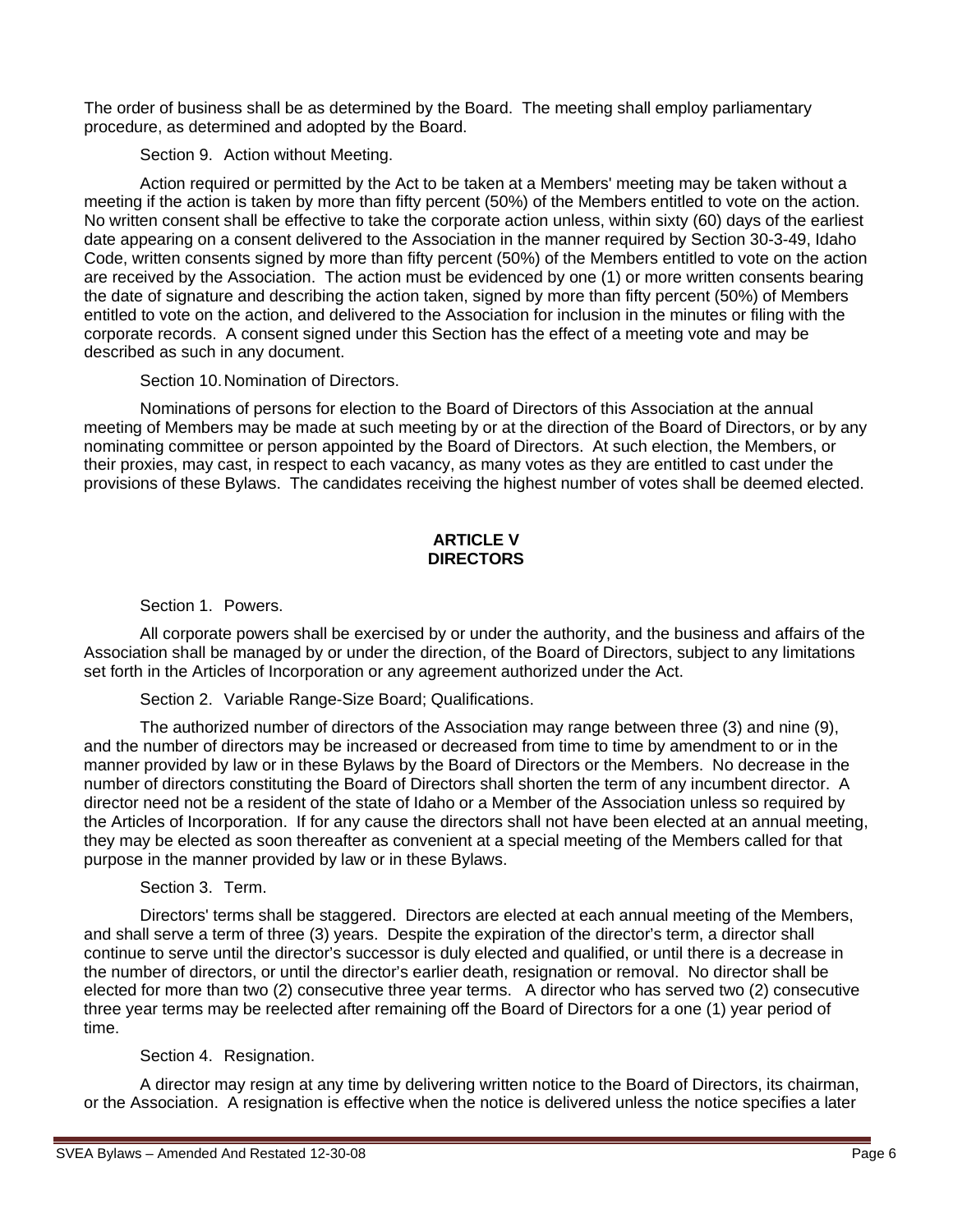effective date, in which event the resignation shall become effective at such later time. Unless specified in such notice, the acceptance of any such resignation shall not be necessary to make it effective.

Section 5. Removal by Members.

The Members may remove one (1) or more directors with or without cause. A director may be removed only by a majority vote of the Members entitled to vote. In any action to remove a director or directors each Member shall be entitled to cumulate his or her votes. A director may be removed by the Members only at a meeting called for the purpose of removing the director; and the meeting notice must state that the purpose, or one of the purposes, of the meeting is removal of the director.

Section 6. Removal by Board.

The Board shall have the power and authority to remove a director with cause by the vote of two thirds (⅔) of the directors then in office and subject to the provisions of Section 30-3-70, Idaho Code, and declare his or her position vacant if he or she: (i) has been declared of unsound mind by a final court order; (ii) has been convicted of a felony; (iii) fails to attend two consecutive regular meetings of the Board of Directors that have been duly noticed and regularly scheduled; or (iv) becomes more than sixty (60) days delinquent in payment of any assessment.

Section 7. Removal Arising Out of Court Action.

In the event that there is a final judgment or order of any court concluding that a director has breached his or her duties, the Board shall consult with counsel as to whether or not that court determination requires a declaration of vacancy.

Section 8. Newly Created Directorships and Vacancies.

Newly created directorships resulting from any increase in the number of directors and any vacancies on the Board of Directors resulting from death, resignation, disqualification, removal or other cause may be filled by the affirmative vote of a majority of the remaining directors then in office even if they constitute fewer than a quorum of the authorized Board of Directors, or may be filled by the Members. A director elected to fill a vacancy shall be elected for the unexpired term of the director's predecessor in office.

# Section 9. Meetings.

(a) Regular Meetings. Regular meetings of the Board of Directors shall be held annually following the meeting of the Members and at such other times and places as determined by the Board from time to time. After the time and place of regular meetings are fixed, no further notice thereof need be given. Any attendance by a Member shall constitute waiver of notice.

(b) **Place of Meetings**. Regular and special meetings of the Board of Directors, or of any committee designated by the Board, may be held at any place within or without the state of Idaho, as determined by the Board.

(c) Telephone Meetings. Any Member of the Board of Directors, or of any committee thereof, may participate in a regular or special meeting by, or conduct the meeting through the uses of, any means of conference telephone or similar communications equipment by which all directors participating in the meeting may simultaneously hear each other during the meeting. A director participating in a meeting by such means is deemed to be present in person at such meeting.

(d) Special Meetings. Special meetings of the Board shall be held when called by the president of the Association, or by any two (2) directors, after not less than five (5) days prior notice to each director, which notice shall specify the time and place of the meeting and the nature of any special business to be considered. Notice of the date, time and place of the meeting of the Board (except emergencies) shall be given to the Members of the Board at least five (5) days prior to the special meeting. Such notice shall be given by posting at the Association's office, by mail or delivery of the notice to each residence, email, or by newsletter or similar means of communication, as enumerated in Article 9 herein.

(e) Waiver of Notice. A director may waive any notice required by the Act, the Articles of Incorporation or these Bylaws at any time before or after the date and time stated in the notice. Except as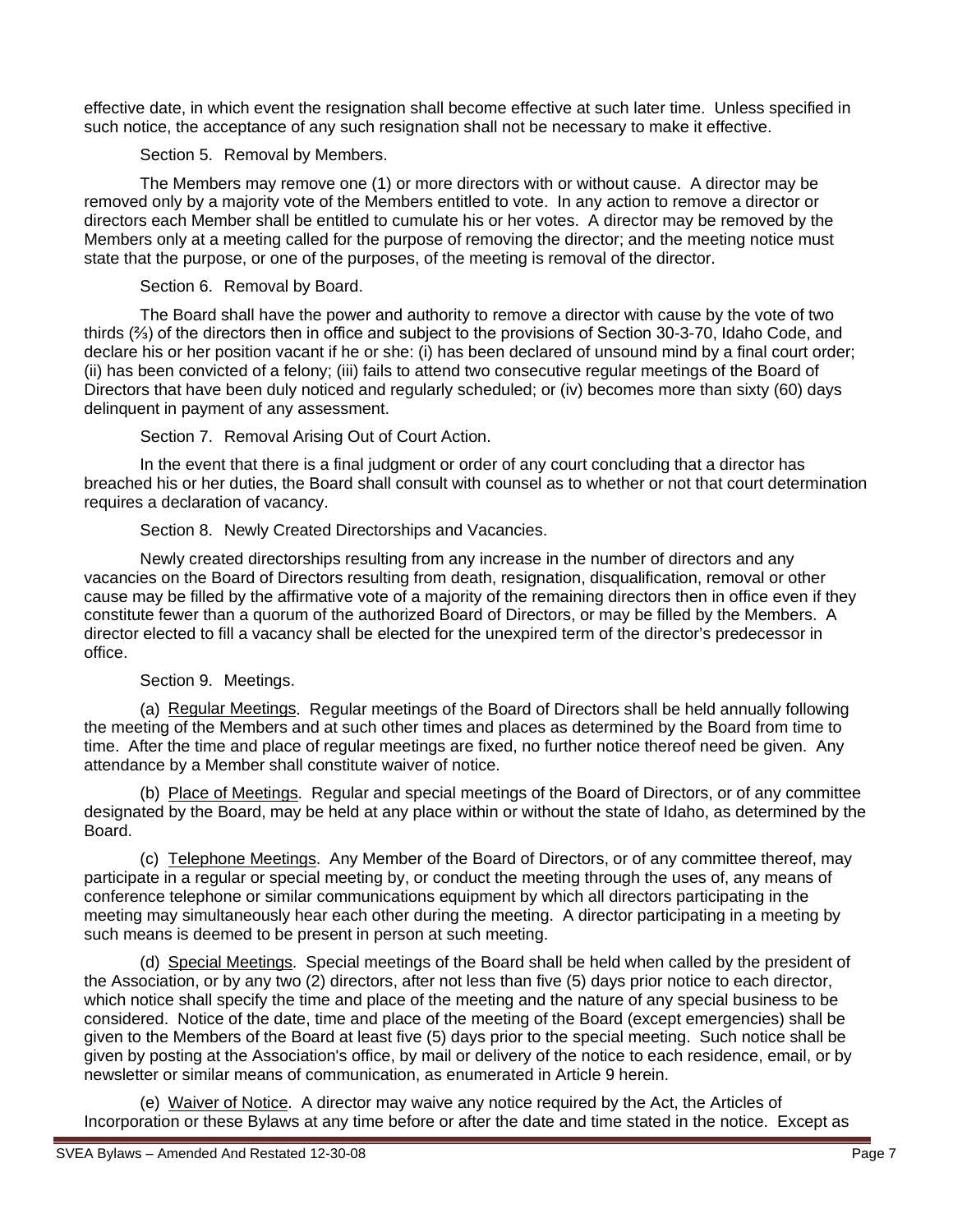otherwise provided, such waiver must be signed by the director and filed with the minutes, or corporate records. The attendance of a director at or participation in a meeting shall constitute a waiver of notice of such meeting unless the director, at the beginning of the meeting, or promptly upon the director's arrival, objects to holding the meeting or transacting any business at the meeting and does not thereafter vote for or assent to any action taken at the meeting.

Section 10.Quorum and Voting.

(a) Quorum. A quorum of the Board of Directors consists of a majority of the number of directors prescribed, or if no number is prescribed the number in office immediately before the meeting begins.

(b) Majority Vote. If a quorum is present at the commencement of the meeting at which a vote is taken, the affirmative vote of the majority of the directors present shall be the act of the Board of Directors, unless the Articles of Incorporation or these Bylaws require the vote of a greater number of directors.

Section 11.Action Without a Meeting.

Any action required or permitted by the Act to be taken at any meeting of the Board of Directors or of any committee thereof may be taken without a meeting if the action is taken by all Members of the Board if each Director signs a consent describing the action to be taken and delivers it to the Association. Action taken under this Section is the act of the Board of Directors when one or more consents signed by all Directors are delivered to the Association. The consent may specify the time at which the action taken thereunder is to be effective. A director's consent may be withdrawn by a revocation signed by the director and delivered to the Association prior to the delivery to the Association of unrevoked written consents signed by all of the Directors. A consent signed under this Section has the effect of action taken at a meeting of the Board of Directors and may be described as such in any document.

Section 12.Conduct of Meetings.

Regular and special meetings of the Board shall be open to all Members of the Association; provided, however that Association Members who are not on the Board may not participate in any deliberation or discussion unless expressly so authorized by the vote of a majority of a quorum of the Board. The Board may, with the approval of a majority of a quorum of the Members of the Board, adjourn a meeting and reconvene in executive session to discuss and vote upon personnel matters, litigation in which the Association is or may become involved and orders of business of a similar or otherwise sensitive nature. The nature of any and all business to be considered in executive session shall first be announced in open session.

# Section 13.Fees and Compensation.

No director shall receive any compensation for any service rendered to the Association; provided, however, any director may be reimbursed for actual out-of-pocket expenses incurred in the performance of duties. All claims for reimbursement must be accompanied by receipt or invoice, and signed and dated by the director claiming the expense.

# Section 14.Standards for Directors.

Each member of the Board of Directors, when discharging the duties of a director, shall act in good faith and in a manner the director reasonably believes to be in the best interests of the Association. The members of the Board of Directors or a committee of the Board, when becoming informed in connection with their decision-making function or devoting attention to their oversight function, shall discharge their duties with the care that a person in a like position would reasonably believe appropriate under similar circumstances. In discharging board or committee duties, a director shall be entitled to rely on information, opinions, reports or statements, including financial statements and other financial data, if prepared or presented by:

> (a) One (1) or more officers or employees of the Association whom the director reasonably believes to be reliable and competent provided the information, opinion, reports, or statements;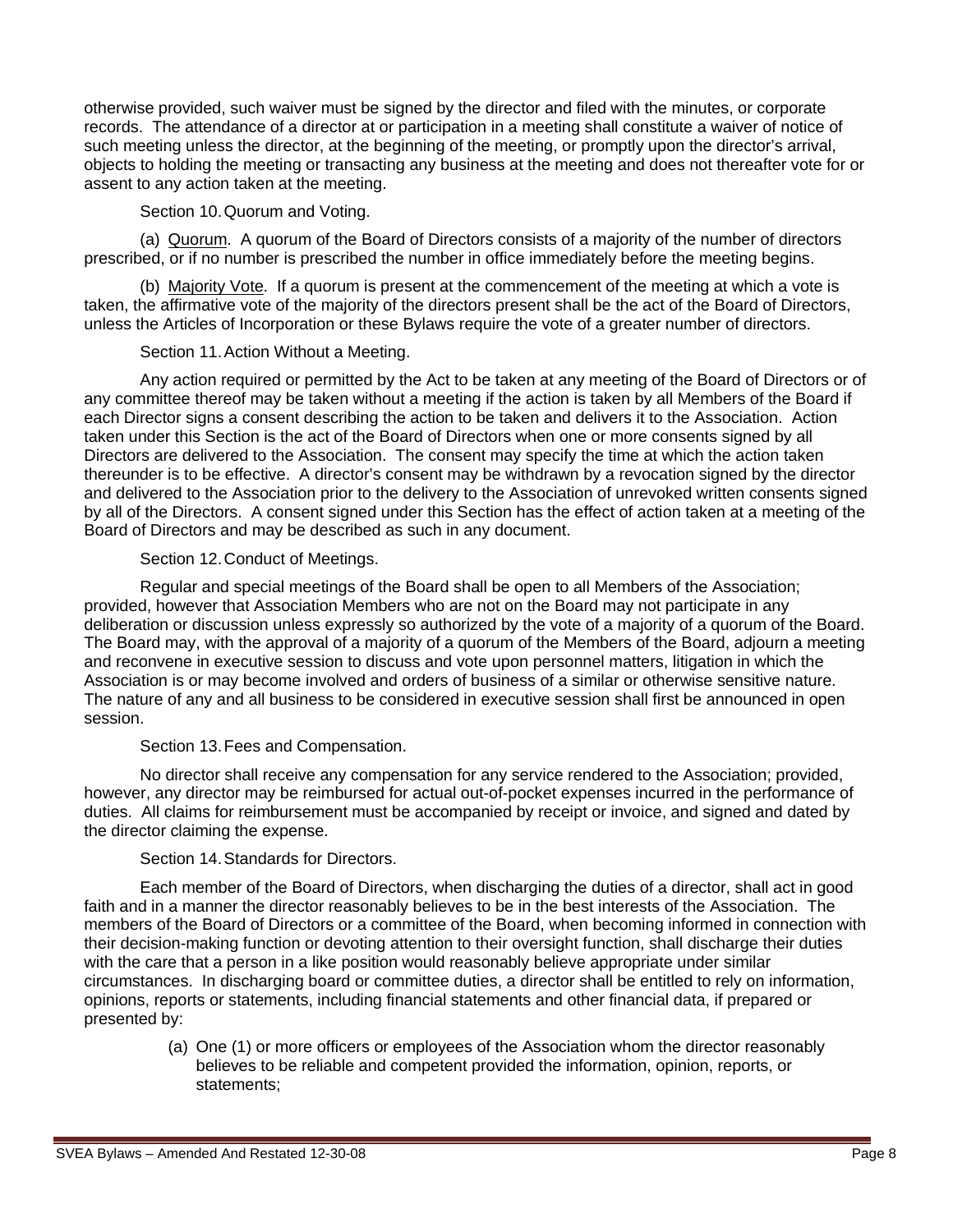- (b) Legal counsel, public accountants or other persons retained by the Association, as to matters involving skills or expertise the director reasonably believes are matters:
	- (i) Within the particular person's professional or expert competence; or
	- (ii) As to which the particular person merits confidence; or
	- (iii) A committee of the Board of which the director is not a Member if the director reasonably believes the committee merits confidence.

A director shall not be liable to the Association or its Members for any decision to take or not to take action; or any failure to take action, as an officer, if the duties of the office are performed in compliance with this Section. Whether a director who does not comply with this section shall have liability will depend in such instance on applicable law, including those principles of Section 30-3-85, Idaho Code, that have relevance.

Section 15.Powers and Duties of Board.

(a) Powers. The Board shall have all powers conferred upon the Association as set forth under the Act, the Articles, these Bylaws, and in the Declaration, excepting only those powers expressly reserved to the members.

(b) Duties . It shall be the duty of the Board: (i) to cause to be kept a complete record of all of its acts and doings and to present a statement thereof to the Members at each annual meeting of the Members, or at any special meeting when such statement is requested in writing by Members; (ii) to exercise supervisory authority over all officers, agents and employees of the Association, and to see that their duties are properly performed; and (iii) to delegate its powers as provided in the Declaration and these Bylaws.

## Section 16.Committees.

The Board of Directors may create one or more committees and appoint one or more Members of the Board of Directors to serve on any such committee. Each committee must have two or more Members, each of whom shall serve at the pleasure of the Board of Directors.

#### **ARTICLE VI OFFICERS**

Section 1. Officers Designated.

The officers of the Association may consist of a President, a Vice President, a Secretary and a Treasurer, each of whom shall be designated by and serve at the pleasure of the Board of Directors in accordance with these Bylaws. The Board of Directors or the President may appoint such other officers as may be deemed necessary or desirable. With the exception of the Secretary and Treasurer, as well as additional appointed offices, no officer may simultaneously hold more than one office. The President and Vice President shall at all times be members of the Board.

Section 2. Tenure and Duties of Officers.

(a) Election of Officers. The election of officers shall take place annually at the meeting of the Board following each annual meeting of the Members.

(b) Term of Office. Each officer shall hold office for one year unless the officer shall sooner resign, or shall be removed, or shall otherwise be or become disqualified to serve. If the office of any officer becomes vacant for any reason, the vacancy may be filled by the Board of Directors.

(c) The President. The President shall be the principal executive officer of the Association and, subject to the control of the Board of Directors, shall in general supervise and control all of the business and affairs of the Association. The President shall, when present, preside at all meetings of the Board of Directors and Members and shall see that all orders or resolutions of the Board are carried out. The President may sign all leases, deeds, mortgages, bonds, contracts, or other instruments which the Board of Directors has authorized to be executed, except in cases where the signing and execution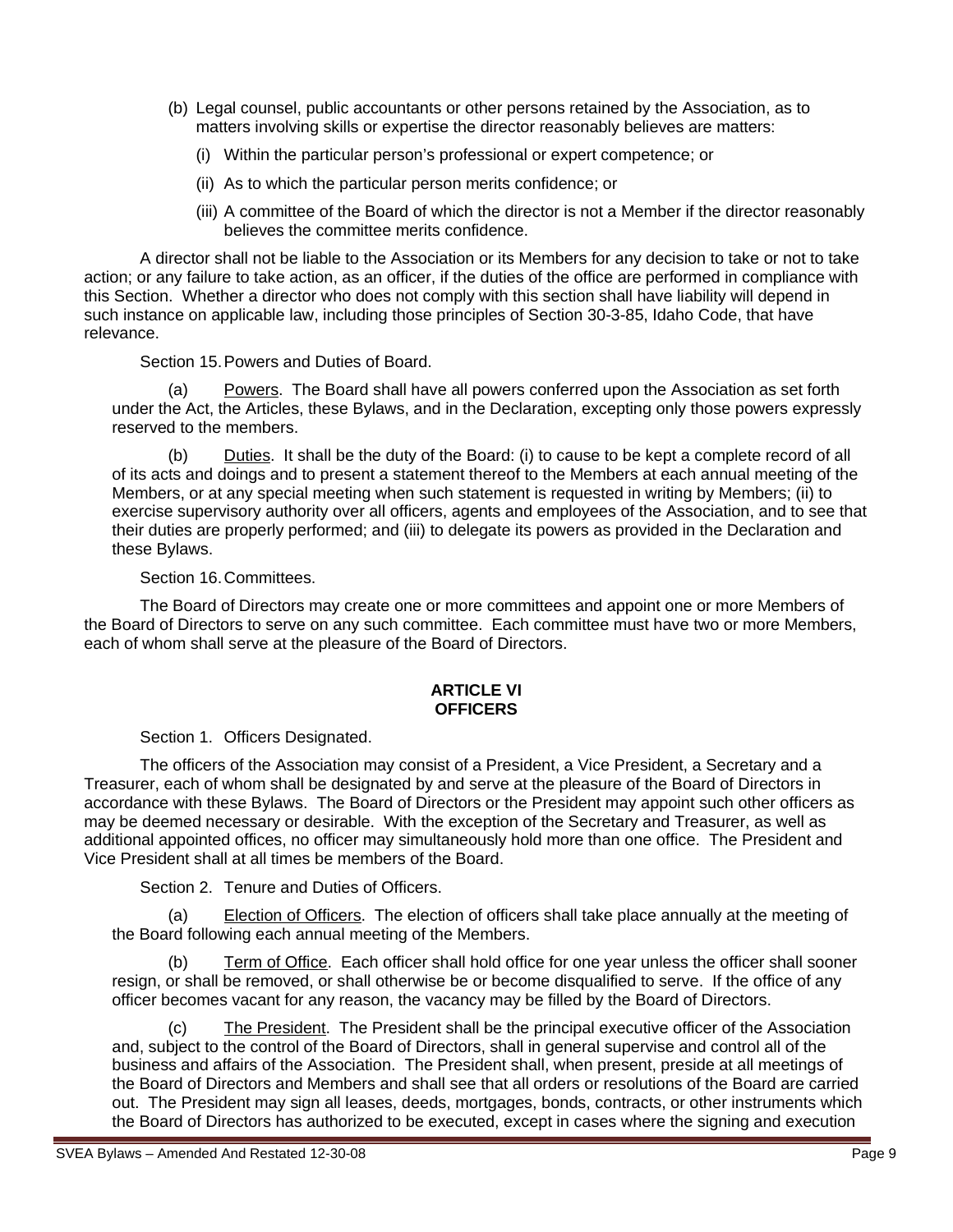thereof shall be expressly delegated by the Board of Directors or by these Bylaws to some other officer or agent of the Association, or shall be required by law to be otherwise signed or executed.

(d) The Vice President. In the absence of the President or in the event of the President's removal, resignation, death, or inability or refusal to act, the Vice President shall perform the duties of the President and, when so acting, shall have all the powers of and be subject to all the restrictions upon the President, and shall perform other duties as from time to time may be assigned to the Vice President by the Board of Directors.

(e) The Treasurer. The Treasurer shall: (i) have charge and custody of and be responsible for all funds of the Association; (ii) receive and give receipts for monies due and payable to the Association from any source whatsoever, and deposit all such monies in the name of the Association in such banks, trust companies or other depositories; (iii) keep proper books of account; (iv) cause an annual operating statement reflecting income and expenditures of the Association for its fiscal year to be prepared and shall cause copies of said statement to be distributed to each Member within sixty (60) days after the end of such fiscal year; and (v) cause an annual budget to be prepared and presented to each Member.

(f) The Secretary. The Secretary shall: (i) attend all meetings and keep the minutes of the meetings and other proceedings of the Members and of the Board of Directors in one or more books provided for that purpose; (ii) see that all notices are duly given in accordance with the provisions of these Bylaws or as required by law; (iii) be custodian of and responsible for maintenance and authentication of the corporate records as required to be kept pursuant to the Act; (iv) keep a register of the address of each Member which shall be furnished to the Secretary by such Member; and (v) in general perform all duties commonly incident to the office of Secretary and such other duties as from time to time may be assigned to the Secretary by the Board of Directors.

## Section 3. Resignations.

Any officer may resign at any time by delivering written notice to the Association. A resignation is effective when the notice is delivered unless the notice specifies a later effective date or time, in which event the resignation shall become effective at such later date or time. If the Board or appointing officer accepts the future effective time, the Board or the appointing officer may fill the pending vacancy before the effective time if the Board or the appointing officer provides that the successor does not take office until the effective time. Unless otherwise specified in such notice, the acceptance of any such resignation shall not be necessary to make it effective.

# Section 4. Removal.

An officer may be removed at any time with or without cause by the Board of Directors, or by any other officer if authorized by these Bylaws or the Board.

# Section 5. Compensation.

Officers shall receive such reasonable compensation for any service rendered to the Association as may be authorized by the Board; provided, however, any officer may be reimbursed for actual out-of-pocket expenses incurred in the performance of duties. All claims for reimbursement must be accompanied by receipt or invoice, and signed and dated by the officer claiming the expense.

Section 6. Standards of Conduct.

- (a) An officer when performing in such capacity shall act:
	- (i) In good faith;

(ii) With the care that a person in a like position would reasonably exercise under similar circumstances; and

(iii) In a manner the officer reasonably believes to be in the best interests of the Association.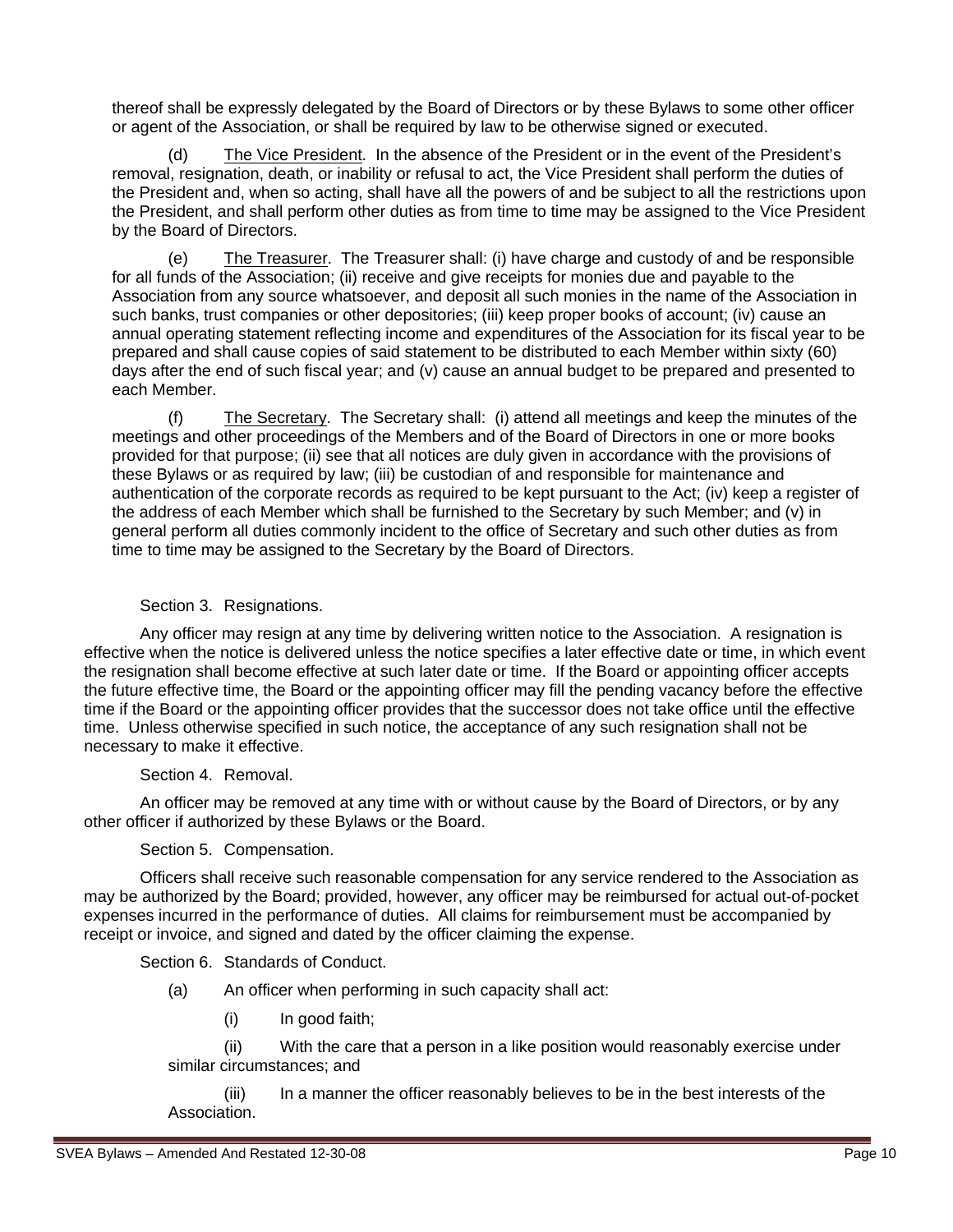(b) In discharging those duties an officer who does not have knowledge that makes reliance unwarranted, is entitled to rely on:

The performance of properly delegated responsibilities by one (1) or more employees of the Association whom the officer reasonably believes to be reliable and competent in performing the responsibilities delegated; or

Legal counsel, public accountants, or other persons retained by the Association as to matters involving skill or expertise the officer reasonably believes are matters:

(1) Within the particular person's professional or expert competence; or

(2) As to which the particular person merits confidence.

(c) An officer shall not be liable to the Association or its Members for any decision to take or not to take action; or any failure to take action, as an officer, if the duties of the office are performed in compliance with this section. Whether an officer who does not comply with this section shall have liability will depend in such instance on applicable law, including those principles of Section 30-3-85, Idaho Code, having relevance.

#### **ARTICLE VII ASSESSMENTS**

Section 1. Liability for Assessments; Collection.

As more fully provided in Article IX of the Declaration, each Member is obliged to pay to the Association annual and special assessments to be collected as therein set forth, all of which are hereby incorporated by reference herein.

## **ARTICLE VIII INDEMNIFICATION OF DIRECTORS AND OFFICERS**

Section 1. Scope of Indemnification.

The Association may indemnify and advance funds to or for the benefit of the directors and officers of the Association to the fullest extent permitted by the Act, as the same exists or may hereafter be amended (but, in the case of any such amendment, only to the extent that such amendment permits the Association to provide broader indemnification rights than the Act permitted the Association to provide prior to such amendment).

Section 2. Mandatory Indemnification of Directors.

(a) The Association shall indemnify a director who was wholly successful, on the merits or otherwise, in the defense of any proceeding to which the director was a party because the individual was a director of the Association against reasonable expenses incurred by the director in connection with the proceeding. Except as otherwise provided in this Section, the Association shall also indemnify an individual who is a party to a civil proceeding because the individual is a director against liability incurred in the proceeding if:

(i) The director's conduct was in good faith; and

(ii) The director reasonably believed:

(1) In case of conduct in the director's official capacity, that the director's conduct was in the best interests of the Association; and

(2) In all cases, that the director's conduct was at least not opposed to the best interests of the Association.

Section 3. Further Indemnification of Directors.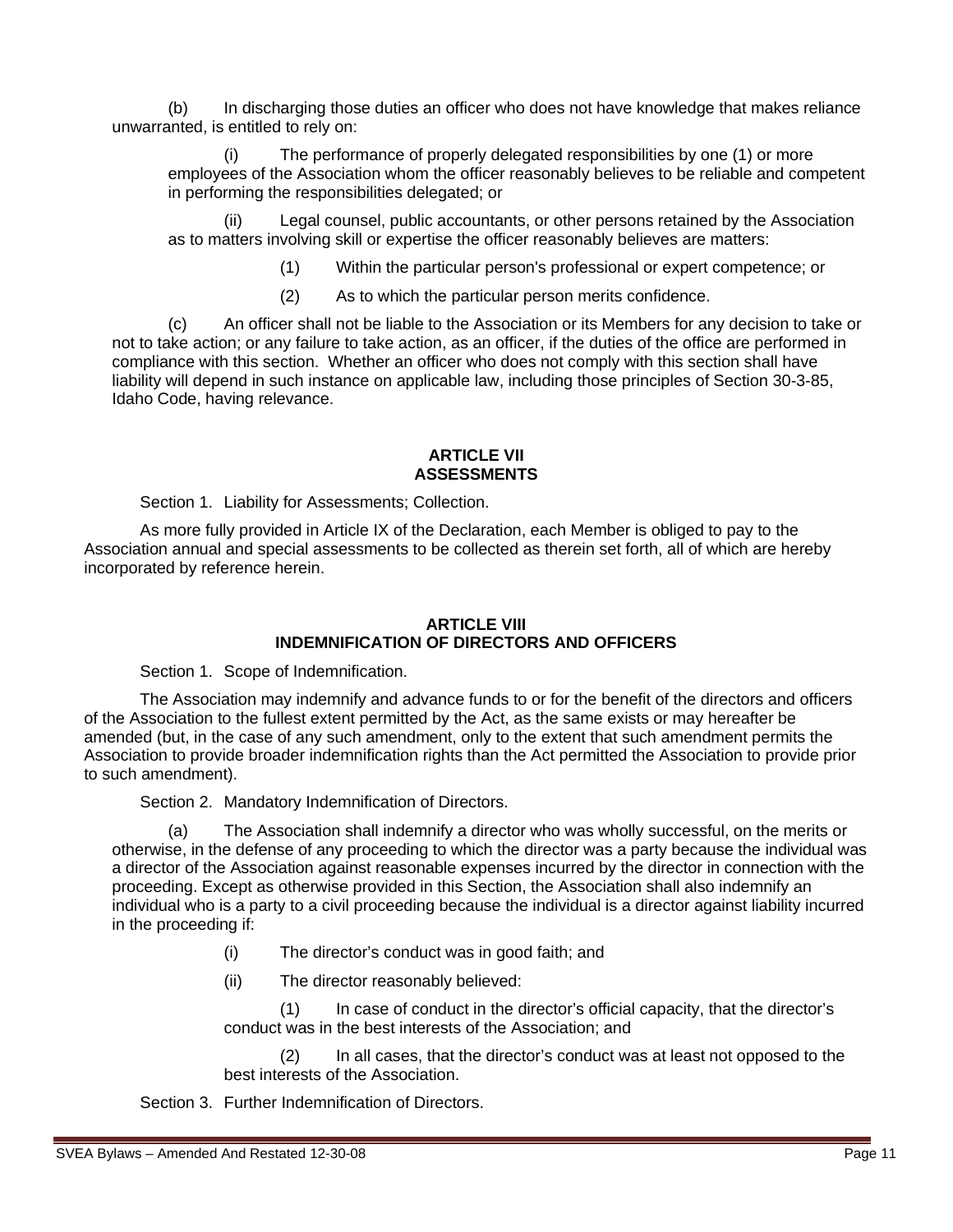(a) Except as otherwise provided in this Section, the Association may indemnify a director who is a party to a criminal proceeding against liability incurred in the proceeding if:

(i) The director's conduct was in good faith; and

(ii) The director reasonably believed:

(1) In case of conduct in the director's official capacity, that the director's conduct was in the best interests of the Association; and

(2) In all cases, that the director's conduct was at least not opposed to the best interests of the Association; and

(3) the director had no reasonable cause to believe the conduct was unlawful.

(b) The termination of a proceeding by judgment, order, settlement, or conviction, or upon a plea or nolo contendere or its equivalent, is not, of itself, determinative that the director did not meet the relevant standard of conduct described in this Section.

Unless ordered by a court under the Act, the Association may not indemnify a director in connection with a proceeding by or in the right of the Association, except for reasonable expenses incurred in connection with the proceedings unless it is determined that the director has met the relevant standard of conduct under subsection (1) of this Section, or as otherwise prescribed in Section 30-3-88, Idaho Code.

Section 4. Advance for Expenses.

The Association shall, before final disposition of a proceeding, advance funds to pay for or reimburse the reasonable expenses incurred by a director who is a party to a proceeding if the director delivers to the Association:

A written affirmation of the director's good faith belief that the director has met the relevant standard of conduct described in Section 3 above; and

(ii) The director's written undertaking to repay any funds advanced if the director is not entitled to mandatory indemnification, and it is ultimately determined that s/he has not met the relevant standard of conduct described in Section 3 above.

(b) The undertaking required by subsection (a)(ii) of this Section 4 must be an unlimited general obligation of the director but need not be secured and may be accepted without reference to the financial ability of the director to make repayment.

Section 5. Determination of Indemnification.

(a) The Association may not indemnify a director under Section 3, unless a determination has been made that indemnification of the director is permissible because the director has met the relevant standard of conduct set forth in Section 3.

(b) The determination shall be made in accordance with Section 30-3-88(4), Idaho Code.

Section 6. Indemnification of Officers.

The Association may indemnify and advance expenses to an officer of the Association who is a party to a proceeding because the individual is an officer of the Association to the same extent as a director.

Section 7. Insurance.

The Association shall purchase and maintain insurance on behalf of an individual who is a director or officer of the Association, or who, while a director or officer of the Association, serves at the Association's request as a director, officer, partner, trustee, employee, or agent of another domestic or foreign Association, partnership, joint venture, trust, employee benefit plan, or other entity, against liability asserted against or incurred by the individual in that capacity or arising from the individual's status as a director or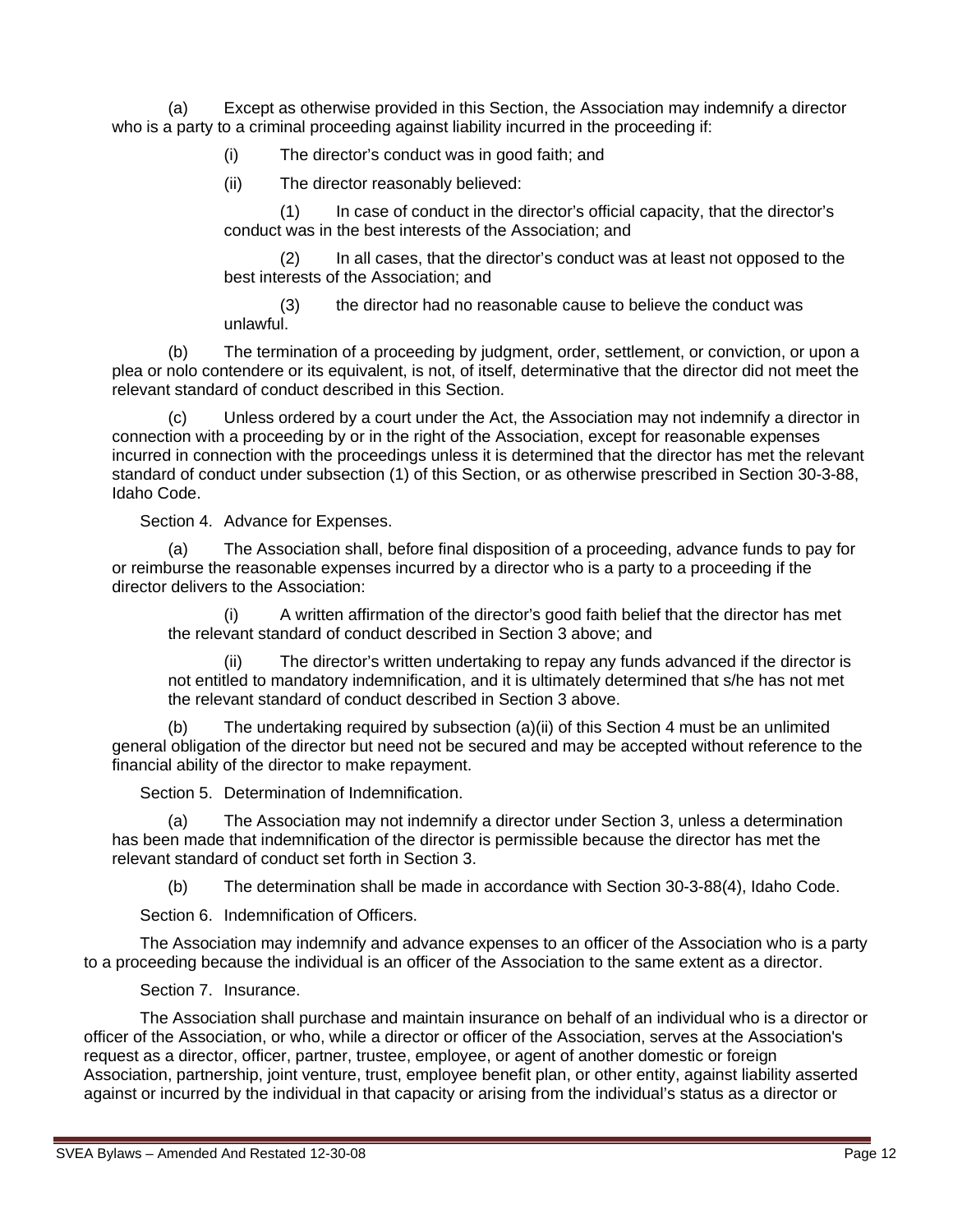officer, whether or not the Association would have power to indemnify or advance expenses to the individual against such liability.

Section 8. Construction.

Sections 1 through 8 of this Article VIII shall be construed in accordance with Section 30-3-88(8), Idaho Code.

Section 9. Amendments.

The provisions of this Article VIII shall not be amended by the Members of the Association without the vote or written consent of eighty percent (80%) of the Members. Any repeal, amendment or modification of this Article VIII shall only be prospective and shall not affect the rights under this Article VIII in effect at the time of the alleged occurrence of any action or omission to act that is the cause of any proceeding against any director or officer.

Section 10.Saving Clause.

If this Article VIII of these Bylaws or any portion hereof shall be invalidated on any ground by any court of competent jurisdiction, then the Association shall nevertheless indemnify each director and may nevertheless indemnify each officer to the full extent permitted by any applicable portion of this Article VIII that shall not have been invalidated, or by any other applicable law.

### **ARTICLE IX NOTICES**

Section 1. Methods of Notice.

(a) Any notice under the Act or these Bylaws must be in writing unless oral notice is reasonable under the circumstances. Notice by electronic transmission is written notice.

(b) If oral notice is deemed reasonable, it may be communicated in person; by mail or other method of delivery; or by telephone, voice mail or other electronic means. If these forms of personal notice are impracticable, notice may be communicated by newspaper of general circulation in the area where published, or by radio, television or other form of public broadcast communication.

It shall not be necessary that the same method of giving notice be employed in respect of all directors or Members. One permissible method may be employed in respect of any one or more directors or Members; and any other permissible method or methods may be employed in respect of any other or others.

Section 2. Notice to Association.

Written notice to the Association may be addressed to its registered agent at its registered office or to the Association or its Secretary at its principal office shown in its most recent annual report filed with the Idaho Secretary of State.

Section 3. Effective Date of Notice.

(a) Written notice by the Association to its Member, if in a comprehensible form, is effective:

Upon deposit in the United States mail, if mailed postpaid and correctly addressed to the Member's address shown in the Association's current record of Members, or

(ii) When electronically transmitted to the Member in a manner authorized by the Member.

(b) Except as provided above, written notice, if in a comprehensible form, is effective at the earliest of the following:

(i) When received;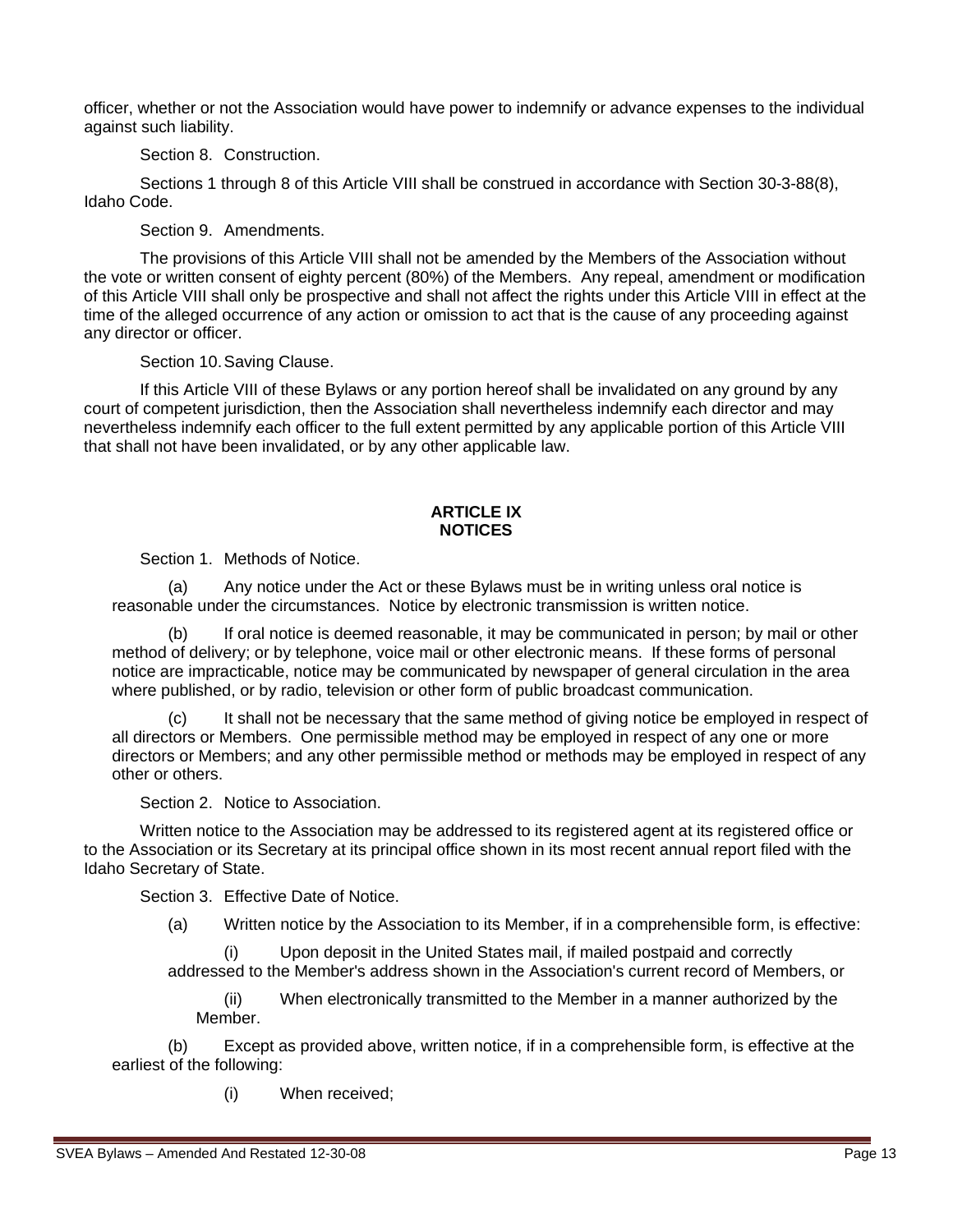(ii) Five (5) days after its deposit in the United States mail, if mailed postpaid and correctly addressed;

(iii) On the date shown on the return receipt, if sent by registered or certified mail, return receipt requested, and the receipt is signed by or on behalf of the addressee.

(c) Oral notice is effective when communicated if communicated in a comprehensible manner.

Section 4. Address Unknown.

If no address of a Member or director be known, notice may be sent to the office of the Association required to be maintained pursuant to Article I, Section 2.

Section 5. Affidavit of Mailing.

An affidavit of mailing, executed by a duly authorized and competent employee of the Association, specifying the name and address or the names and addresses of the Member or Members, or director or directors, to whom any such notice or notices was or were given, and the time and method of giving the same, shall be conclusive evidence of the statements therein contained.

Section 6. Failure to Receive Notice.

The period or limitation of time within which any Member may exercise any option or right, or enjoy any privilege or benefit, or be required to act, or within which any director may exercise any power or right, or enjoy any privilege, pursuant to any notice sent to the Member in the manner above provided, shall not be affected or extended in any manner by the failure of such Member or such director to receive such notice.

Section 7. Exception to Notice Requirement.

(a) Whenever notice is required to be given under any provision of these Bylaws to any Member, such notice shall not be required to be given if notice of two consecutive annual meetings, and all notices of meetings during the period between such two consecutive annual meetings, have been sent to such Member at such Member's address as shown on the records of the Association and have been returned undeliverable.

(b) If any such Member shall deliver to the Association a written notice setting forth such Member's then-current address, the requirement that notice be given to such Member shall be reinstated.

#### **ARTICLE X RECORDS AND REPORTS**

Section 1. Corporate Records.

(a) The Association shall keep as permanent records minutes of all meetings of its Members and Board of Directors, a record of all actions taken by the Members or Board of Directors without a meeting, and a record of all actions taken by a committee of the Board of Directors in place of the Board of Directors on behalf of the Association.

(b) The Association shall maintain appropriate accounting records.

(c) The Association or its agent shall maintain a record of its Members, in a form that permits preparation of a list of the names and addresses of all Members, in alphabetical order.

- (d) The Association shall keep a copy of the following records at its principal office:
	- (i) Its Articles of Incorporation and all amendments to them currently in effect; and
	- (ii) Its Bylaws or Restated Bylaws and all amendments to them currently in effect.